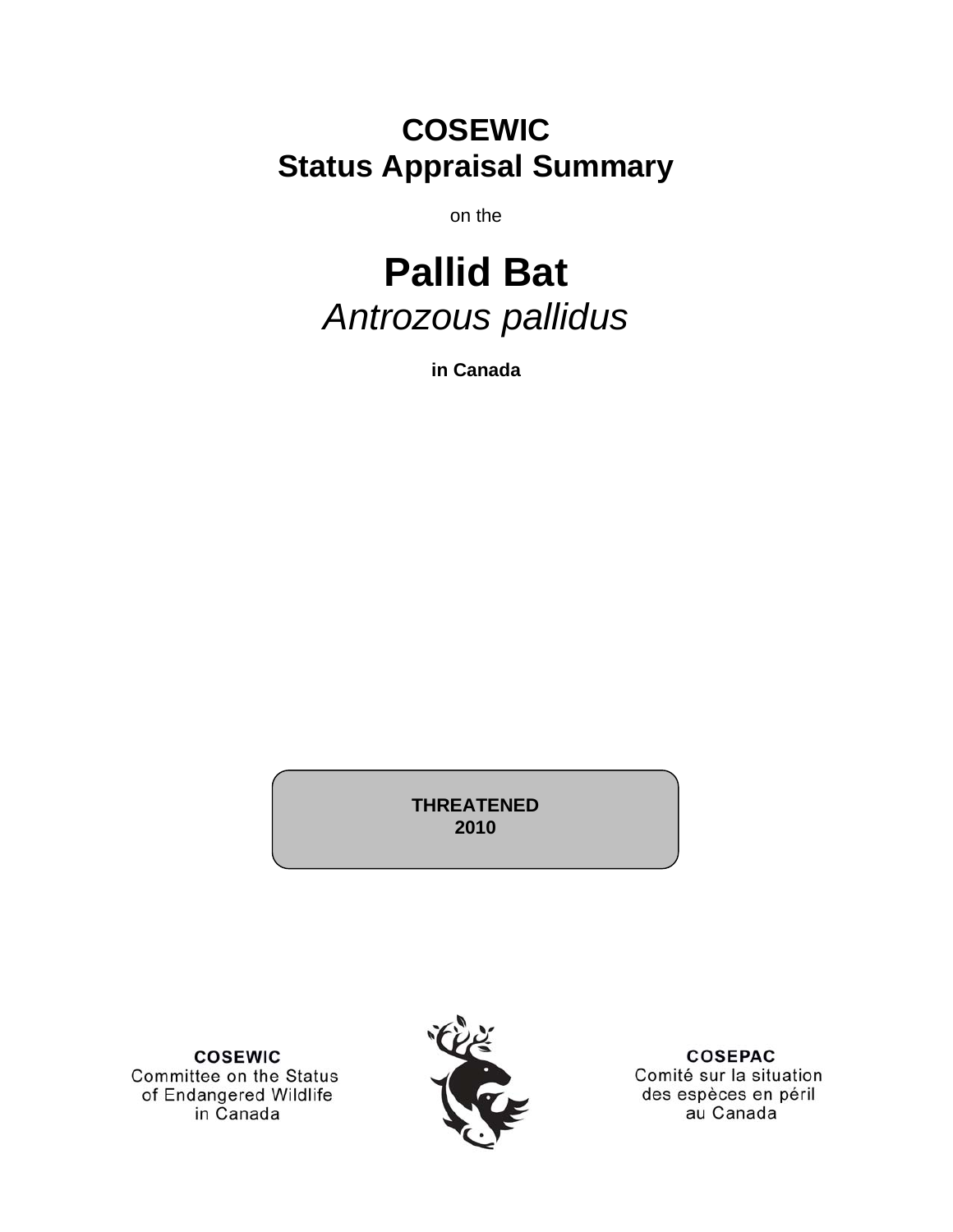COSEWIC status appraisal summaries are working documents used in assigning the status of wildlife species suspected of being at risk in Canada. This document may be cited as follows:

COSEWIC. 2010. COSEWIC status appraisal summary on the Pallid Bat *Antrozous pallidus* in Canada. Committee on the Status of Endangered Wildlife in Canada. Ottawa. xiii pp. (www.sararegistry.gc.ca/status/status\_e.cfm).

#### Production note:

COSEWIC would like to acknowledge Mark Brigham for writing the status appraisal summary on the Pallid Bat *Antrozous pallidus* in Canada, prepared under contract with Environment Canada. This status appraisal summary was overseen and edited by Justina Ray, Co-chair of the Terrestrial Mammals Specialist Subcommittee.

For additional copies contact:

COSEWIC Secretariat c/o Canadian Wildlife Service Environment Canada Ottawa, ON K1A 0H3

Tel.: 819-953-3215 Fax: 819-994-3684 E-mail: COSEWIC/COSEPAC@ec.gc.ca http://www.cosewic.gc.ca

Également disponible en français sous le titre Sommaire du statut de l'espèce du COSEPAC sur la chauve-souris blonde (*Antrozous pallidus*) au Canada.

©Her Majesty the Queen in Right of Canada, 2011. Catalogue No. CW69-14/2-7-2011E-PDF ISBN 978-1-100-18582-8



Recycled paper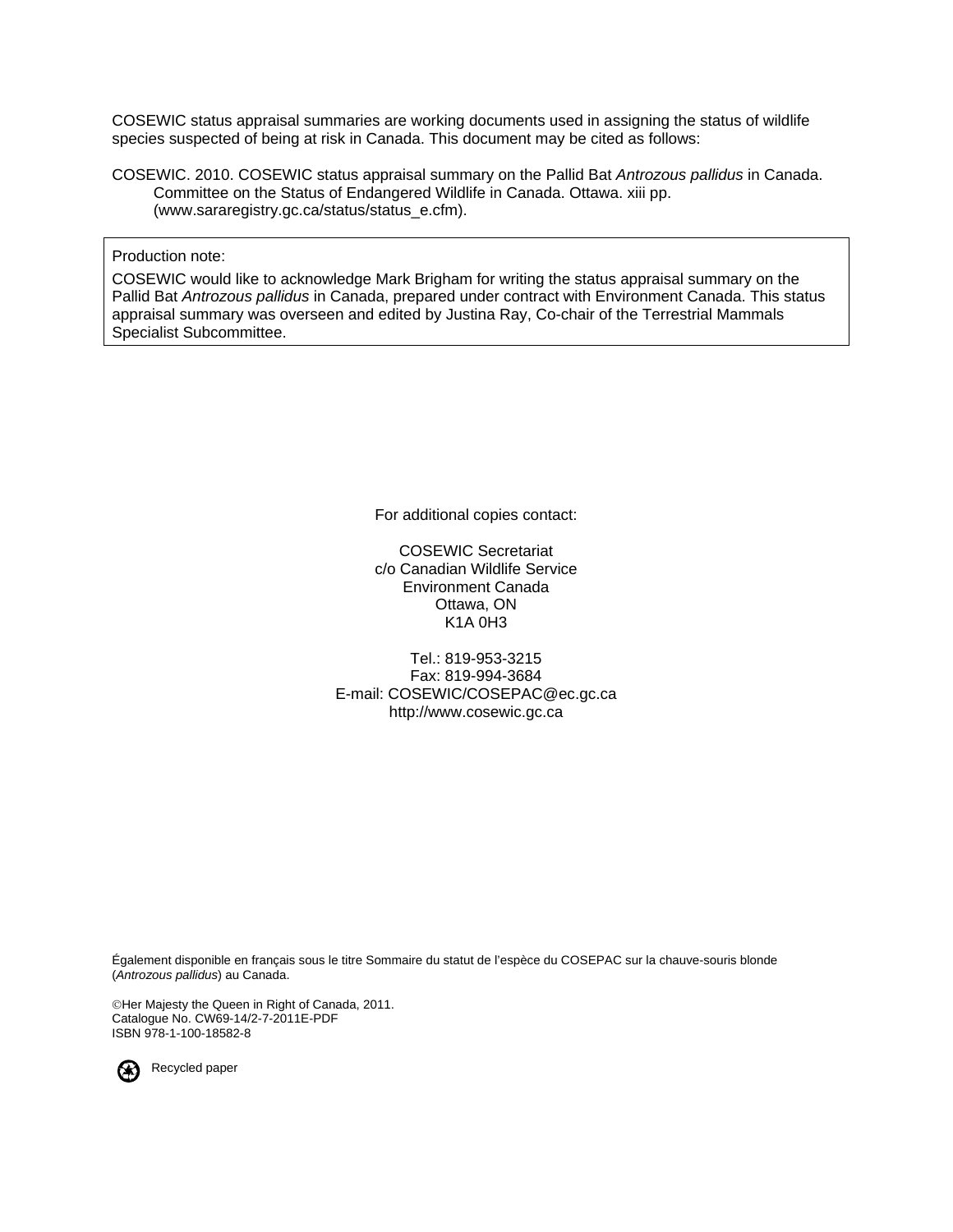

#### **Assessment Summary – November 2010**

**Common name**  Pallid Bat

**Scientific name**  *Antrozous pallidus*

**Status Threatened** 

#### **Reason for designation**

This relatively large but rare bat is restricted to the semi–arid shrub–steppe of the southern Okanagan Valley, BC at the northern limit of its global distribution. Although the number of known individuals has increased since the last assessment, this can be attributed to increased survey effort and the enhanced knowledge of roost sites. Nevertheless, the population is still thought to be small (fewer than 1000 individuals), cliffs available for roosting are very limited and foraging habitat is in continuing decline.

#### **Occurrence**

British Columbia

#### **Status history**

Designated Special Concern in April 1988. Status re-examined and designated Threatened in May 2000. Status reexamined and confirmed in November 2010.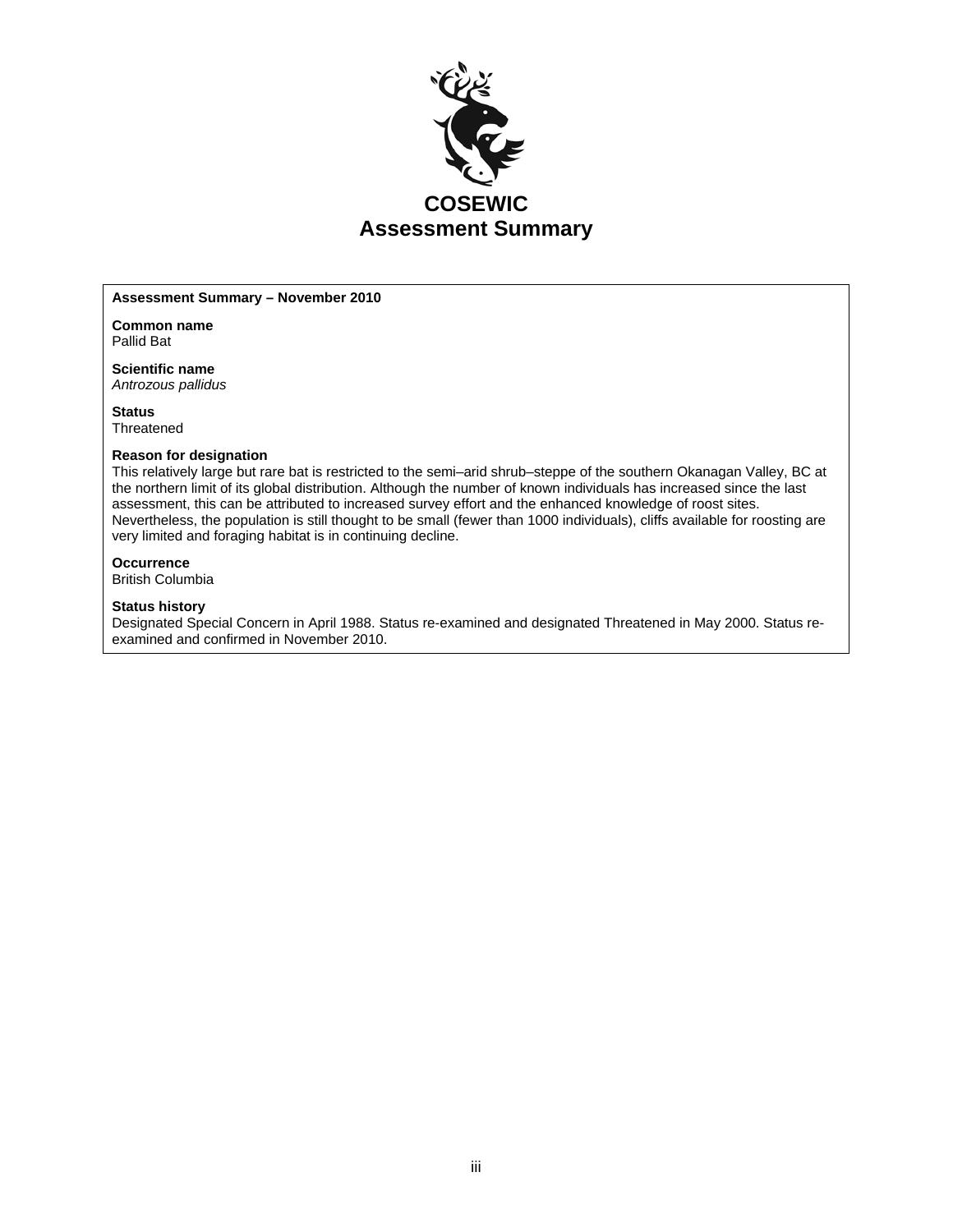

*Antrozous pallidus* Jurisdictions: British Columbia, Parks Canada, CWS

Chauve-souris blonde

| <b>Current COSEWIC Assessment:</b>                                                                                                                                                                                                                                                                                                                                                                                                                                                                                                                                                                                                                           |
|--------------------------------------------------------------------------------------------------------------------------------------------------------------------------------------------------------------------------------------------------------------------------------------------------------------------------------------------------------------------------------------------------------------------------------------------------------------------------------------------------------------------------------------------------------------------------------------------------------------------------------------------------------------|
| <b>Status category:</b>                                                                                                                                                                                                                                                                                                                                                                                                                                                                                                                                                                                                                                      |
| $\boxtimes$ т<br><b>SC</b><br>$\Box$ XT<br>E                                                                                                                                                                                                                                                                                                                                                                                                                                                                                                                                                                                                                 |
| Date of last assessment: May 2000                                                                                                                                                                                                                                                                                                                                                                                                                                                                                                                                                                                                                            |
| Reason for designation at last assessment:<br>Very small distribution; much of critical foraging habitat has been destroyed by agricultural and urban<br>development, and habitat loss is continuing. Rescue effect is possible from adjacent populations in<br>Washington state.                                                                                                                                                                                                                                                                                                                                                                            |
| New reason for designation (only if different from above):<br>This relatively large but rare bat is restricted to the semi-arid shrub-steppe of the southern Okanagan<br>Valley, B.C. at the northern limit of its global distribution. Although the number of known individuals has<br>increased since the last assessment, this can be attributed to the enhanced knowledge of roost sites and<br>increased survey effort. Nevertheless, the population is still thought to be small (< 1000), roosting habitat<br>is very limited, foraging habitat is in continuing decline, and rescue effect from neighbouring Washington<br>State is highly unlikely. |
| Criteria applied at last assessment:<br>Designated Threatened due to high probability of rescue effect, although met criteria for Endangered,<br>B1+2c.                                                                                                                                                                                                                                                                                                                                                                                                                                                                                                      |
| If earlier version of criteria was applied <sup>1</sup> , provide correspondence to current criteria:<br>B1ab(iii) + 2ab(iii)                                                                                                                                                                                                                                                                                                                                                                                                                                                                                                                                |
| If different criteria are proposed based on new information, provide explanation:<br>New criteria proposed: D1                                                                                                                                                                                                                                                                                                                                                                                                                                                                                                                                               |
| Meets criterion for B1 and B2 based on small EO and IAO, but only 1 of 3 subcriteria (continuing habitat<br>decline) can be invoked, since number of locations is unknown but likely to be more than five and the<br>population is highly unlikely to be severely fragmented or undergoing fluctuations.                                                                                                                                                                                                                                                                                                                                                     |
| Meets D for Threatened, because the available evidence points to there being at least 250 mature<br>individuals in the Canadian population, but considerably fewer than 1000.                                                                                                                                                                                                                                                                                                                                                                                                                                                                                |
| If application of current specific criteria is not possible, provide explanation:<br>Not applicable                                                                                                                                                                                                                                                                                                                                                                                                                                                                                                                                                          |
|                                                                                                                                                                                                                                                                                                                                                                                                                                                                                                                                                                                                                                                              |

 $1$  An earlier version of the quantitative criteria was used by COSEWIC from October 1999 to May 2001 and is available on the COSEWIC website: http://www.cosewic.gc.ca/eng/sct0/original\_criteria\_e.cfm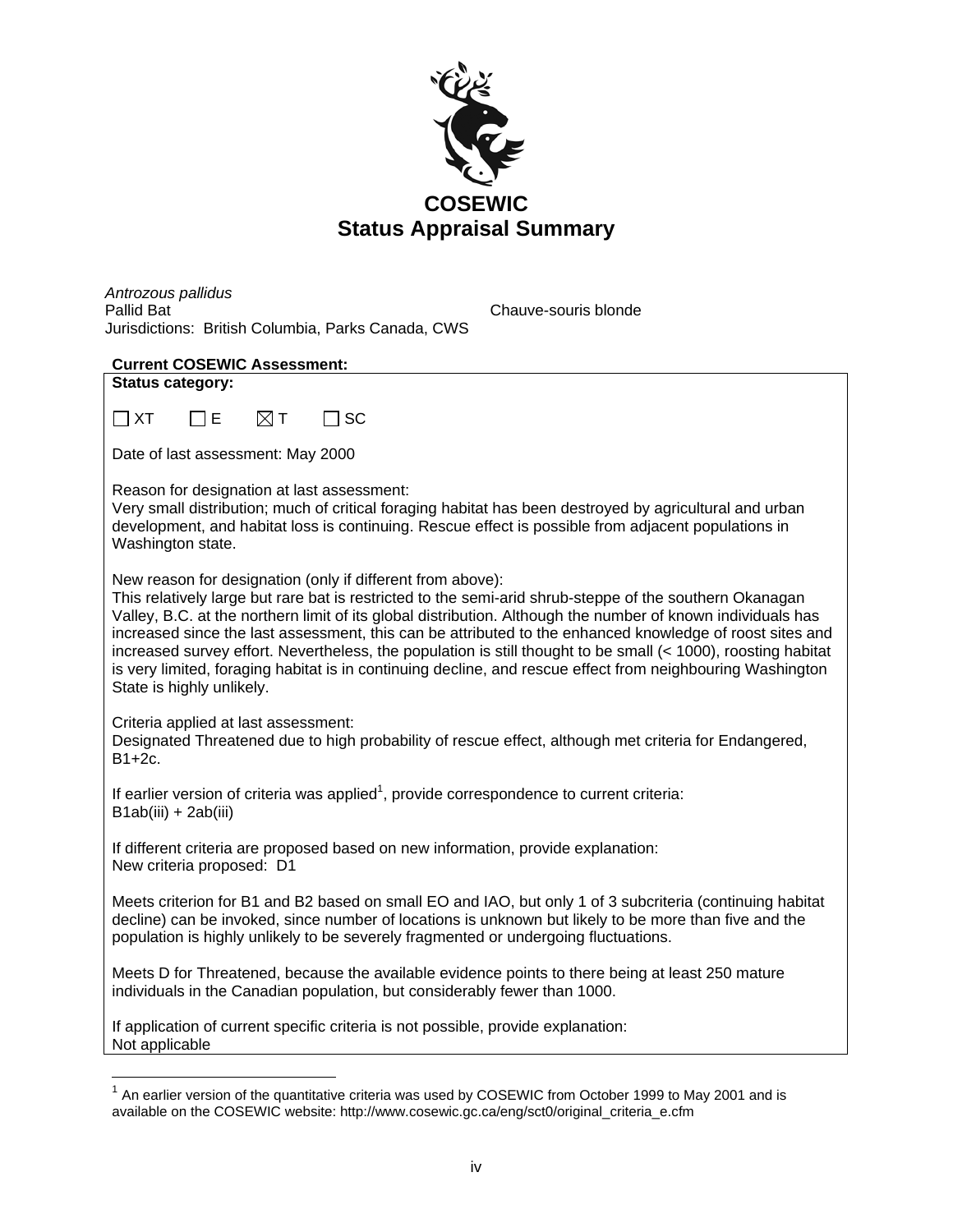#### **Recommendation: Update to the status report NOT required (wildlife species' status category remains unchanged)**

#### **Reason:**

sufficient information to conclude there has been no change in status category not enough additional information available to warrant a fully updated status report

| Evidence (indicate as applicable):                                                                                                                                                                                                                                                                                                                                                                                                                                                                                                                                                                                                                                                                                                                                                                                                                                                                                                                                                                                                                                                                                                                                                                                                                                                                                                                                                                                                                                                                                |                                                                                                                                                                                                  |
|-------------------------------------------------------------------------------------------------------------------------------------------------------------------------------------------------------------------------------------------------------------------------------------------------------------------------------------------------------------------------------------------------------------------------------------------------------------------------------------------------------------------------------------------------------------------------------------------------------------------------------------------------------------------------------------------------------------------------------------------------------------------------------------------------------------------------------------------------------------------------------------------------------------------------------------------------------------------------------------------------------------------------------------------------------------------------------------------------------------------------------------------------------------------------------------------------------------------------------------------------------------------------------------------------------------------------------------------------------------------------------------------------------------------------------------------------------------------------------------------------------------------|--------------------------------------------------------------------------------------------------------------------------------------------------------------------------------------------------|
| <b>Wildlife species:</b>                                                                                                                                                                                                                                                                                                                                                                                                                                                                                                                                                                                                                                                                                                                                                                                                                                                                                                                                                                                                                                                                                                                                                                                                                                                                                                                                                                                                                                                                                          |                                                                                                                                                                                                  |
| Change in eligibility, taxonomy or designatable units:                                                                                                                                                                                                                                                                                                                                                                                                                                                                                                                                                                                                                                                                                                                                                                                                                                                                                                                                                                                                                                                                                                                                                                                                                                                                                                                                                                                                                                                            | yes $\Box$ no $\boxtimes$                                                                                                                                                                        |
| Explanation:                                                                                                                                                                                                                                                                                                                                                                                                                                                                                                                                                                                                                                                                                                                                                                                                                                                                                                                                                                                                                                                                                                                                                                                                                                                                                                                                                                                                                                                                                                      |                                                                                                                                                                                                  |
| There is no change.                                                                                                                                                                                                                                                                                                                                                                                                                                                                                                                                                                                                                                                                                                                                                                                                                                                                                                                                                                                                                                                                                                                                                                                                                                                                                                                                                                                                                                                                                               |                                                                                                                                                                                                  |
| Range:                                                                                                                                                                                                                                                                                                                                                                                                                                                                                                                                                                                                                                                                                                                                                                                                                                                                                                                                                                                                                                                                                                                                                                                                                                                                                                                                                                                                                                                                                                            |                                                                                                                                                                                                  |
| Change in Extent of Occurrence (EO):                                                                                                                                                                                                                                                                                                                                                                                                                                                                                                                                                                                                                                                                                                                                                                                                                                                                                                                                                                                                                                                                                                                                                                                                                                                                                                                                                                                                                                                                              | yes $\Box$ no $\boxtimes$ unk $\Box$                                                                                                                                                             |
| Change in Area of Occupancy (AO):                                                                                                                                                                                                                                                                                                                                                                                                                                                                                                                                                                                                                                                                                                                                                                                                                                                                                                                                                                                                                                                                                                                                                                                                                                                                                                                                                                                                                                                                                 | yes $\Box$ no $\Box$ unk $\boxtimes$                                                                                                                                                             |
| Change in number of known or inferred current locations:                                                                                                                                                                                                                                                                                                                                                                                                                                                                                                                                                                                                                                                                                                                                                                                                                                                                                                                                                                                                                                                                                                                                                                                                                                                                                                                                                                                                                                                          | yes $\Box$ no $\Box$ unk $\boxtimes$<br>yes $\boxtimes$ no $\square$                                                                                                                             |
| Significant new survey information                                                                                                                                                                                                                                                                                                                                                                                                                                                                                                                                                                                                                                                                                                                                                                                                                                                                                                                                                                                                                                                                                                                                                                                                                                                                                                                                                                                                                                                                                |                                                                                                                                                                                                  |
| Explanation:                                                                                                                                                                                                                                                                                                                                                                                                                                                                                                                                                                                                                                                                                                                                                                                                                                                                                                                                                                                                                                                                                                                                                                                                                                                                                                                                                                                                                                                                                                      |                                                                                                                                                                                                  |
| EO and AO were not calculated in the last status report, but the distribution of Pallid Bat is thought to<br>be essentially unchanged since the last assessment. No directed surveys for Pallid Bats have been<br>conducted outside the known range. Recent surveys have discovered a number of additional natural<br>day roost sites (rock crevices; see below), and the species is still restricted to the Okanagan Valley<br>south of Penticton. The extent of occurrence (EO) and index of area of occupancy (IAO) have been<br>calculated and mapped for this status appraisal. The EO (MCP) method= 244 km <sup>2</sup> (Figure 1) and the<br>IAO (2x2 km grid) is calculated as 144 km <sup>2</sup> (Figure 2).                                                                                                                                                                                                                                                                                                                                                                                                                                                                                                                                                                                                                                                                                                                                                                                            |                                                                                                                                                                                                  |
|                                                                                                                                                                                                                                                                                                                                                                                                                                                                                                                                                                                                                                                                                                                                                                                                                                                                                                                                                                                                                                                                                                                                                                                                                                                                                                                                                                                                                                                                                                                   |                                                                                                                                                                                                  |
| <b>Population Information:</b><br>Change in number of mature individuals:<br>Change in total population trend:<br>Change in severity of population fragmentation:<br>Change in trend in area and/or quality of habitat:<br>Significant new survey information                                                                                                                                                                                                                                                                                                                                                                                                                                                                                                                                                                                                                                                                                                                                                                                                                                                                                                                                                                                                                                                                                                                                                                                                                                                     | yes $\Box$ no $\Box$ unk $\boxtimes$<br>yes $\Box$ no $\Box$ unk $\boxtimes$<br>yes $\Box$ no $\boxtimes$ unk $\Box$<br>yes $\square$ no $\square$ unk $\square$<br>yes $\boxtimes$ no $\square$ |
| Explanation:                                                                                                                                                                                                                                                                                                                                                                                                                                                                                                                                                                                                                                                                                                                                                                                                                                                                                                                                                                                                                                                                                                                                                                                                                                                                                                                                                                                                                                                                                                      |                                                                                                                                                                                                  |
| Prior to 1988 Pallid Bats had been recorded only 6 times in Canada. There were 22 further records<br>between 1988 and 2000 (COSEWIC 2000). The species is difficult to detect using standard bat<br>inventory techniques, but some enhanced survey efforts since 2000 have yielded a substantial<br>increase in the total number of records. Four surveys were conducted in the south Okanagan from<br>2002 to 2005 (Rambaldini and Brigham 2004; Rambaldini 2005; Rambaldini 2006). Although a<br>population estimate of 200-500 individuals was reported in the Recovery Strategy (Pallid Bat<br>Recovery Team [PBRT] 2008), no such estimate appears in the provided citation (Rambaldini<br>and Brigham 2004). Rambaldini (2006) indicated that "at least" 250 Pallid Bats reside in the<br>Okanagan Valley during summer months as judged from roost surveys. However, this is likely an<br>underestimate of the total population as several additional sites known to be occupied by this<br>species were not included. On the other hand, most bats captured have been males, although<br>some reproductive females and juveniles were included. The known number of Pallid Bats in<br>Canada since 2000 appears to have increased due to increased search effort. While there was<br>also considerable research and search effort for bats in the 1980s and 1990s, this increase in new<br>records does not likely reflect a true population increase as much as enhanced knowledge of roosting<br>sites. |                                                                                                                                                                                                  |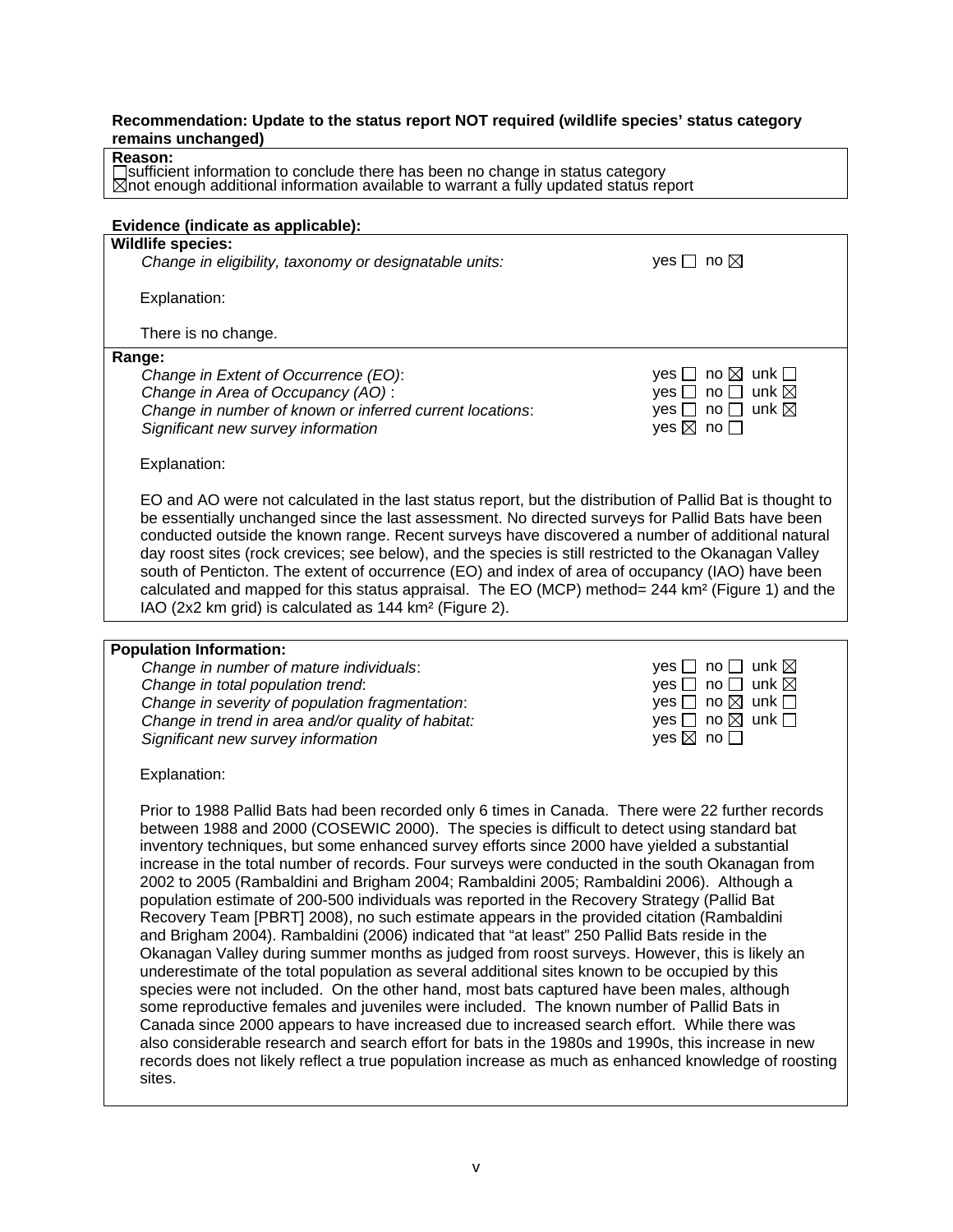There is no new information regarding reproductive biology, population demographics, over-wintering sites, etc. Recent surveys have also contributed some improvements to our understanding of Pallid Bat habitat use. Members of this species are opportunistic generalists, foraging over open or cluttered native habitat (*i.e.*, grassland, shrub-steppe, and Ponderosa Pine habitats); agricultural fields (*e.g.*, ranch pastures, vineyards, and fruit orchards); talus slopes; and gravel roads generally less than 1 km from roosts. However, these bats appear to prefer native habitats for foraging (Rambaldini 2005; 2006). The main foraging habitat used is the antelope-brush – needle and thread grass plant community. It is estimated that from 60 to 72% of this habitat has been converted to agricultural (mainly vineyard) and urban uses since 1860 (Lea 2008; PBRT 2008). Habitat conversion is continuing at a rate of greater than 4% per year (PBRT 2008). PBRT (2008) did not identify critical habitat features due to limited knowledge about such sites. Although natural Pallid Bat habitat has continued to decline since the last status report, there is limited evidence since the last status report from one location that bats will forage in vineyards and are able to use human-modified habitats such as agricultural fields (Rambaldini 2006).

#### **Threats:**

*Change in nature and/or severity of threats:*  $\Box$  yes  $\Box$  no  $\boxtimes$  unk  $\Box$ 

Explanation:

Pallid Bats continue to be threatened by the loss of foraging habitat from a rapidly increasing human population, urban expansion, recreational use, and agriculture (particularly vineyards). These threats have not changed in magnitude since the last assessment, nor have they abated. There is, however, tremendous pressure on natural habitats in this region. There is no evidence that Pallid Bat distribution or abundance has changed in response to these continuing threats, or that roosting habitat is in significant decline. There is a chance that White-nose syndrome, a fungal disease that has been associated with mass die-off of hibernating bats in eastern North America, may spread into British Columbia, in which case Pallid Bats are potentially vulnerable where they hibernate in caves (US Geological Survey 2009). Because nothing is known of the wintering ecology of Pallid Bats in Canada, or whether or not they will be susceptible to the disease should it arrive in the Okanagan Valley, the extent of this risk is unknown.

#### **Protection:**

*Change in effective protection:* 

| ves | no ⊠ |  |
|-----|------|--|
|-----|------|--|

Explanation:

A draft Recovery Strategy for Pallid Bats in Canada has been completed (PBRT 2008), but has not resulted in any changes in effective protection thus far.

#### **Rescue Effect:**

*Evidence of rescue effect*: yes no

Explanation:

While there is no direct evidence for rescue, Pallid Bats have been recorded in the northwestern United States within a few km of the international border and, given their mobility, could easily fly into Canada. Thus the potential for individuals to move into Canada is high if there is habitat available to support them (PBRT 2008). The Recovery Strategy assumes the Canadian population is likely part of a larger, contiguous population in Washington State where it is ranked S2S3 but there has been little work done in this state, and what has been done has found little evidence of Pallid Bats residing in the northern part of the state near the Canadian border. Thus, if anything, rescue seems less likely than was presumed by COSEWIC in 2000. Further, a rescue effect should not be considered in light of the ongoing habitat loss in Canada.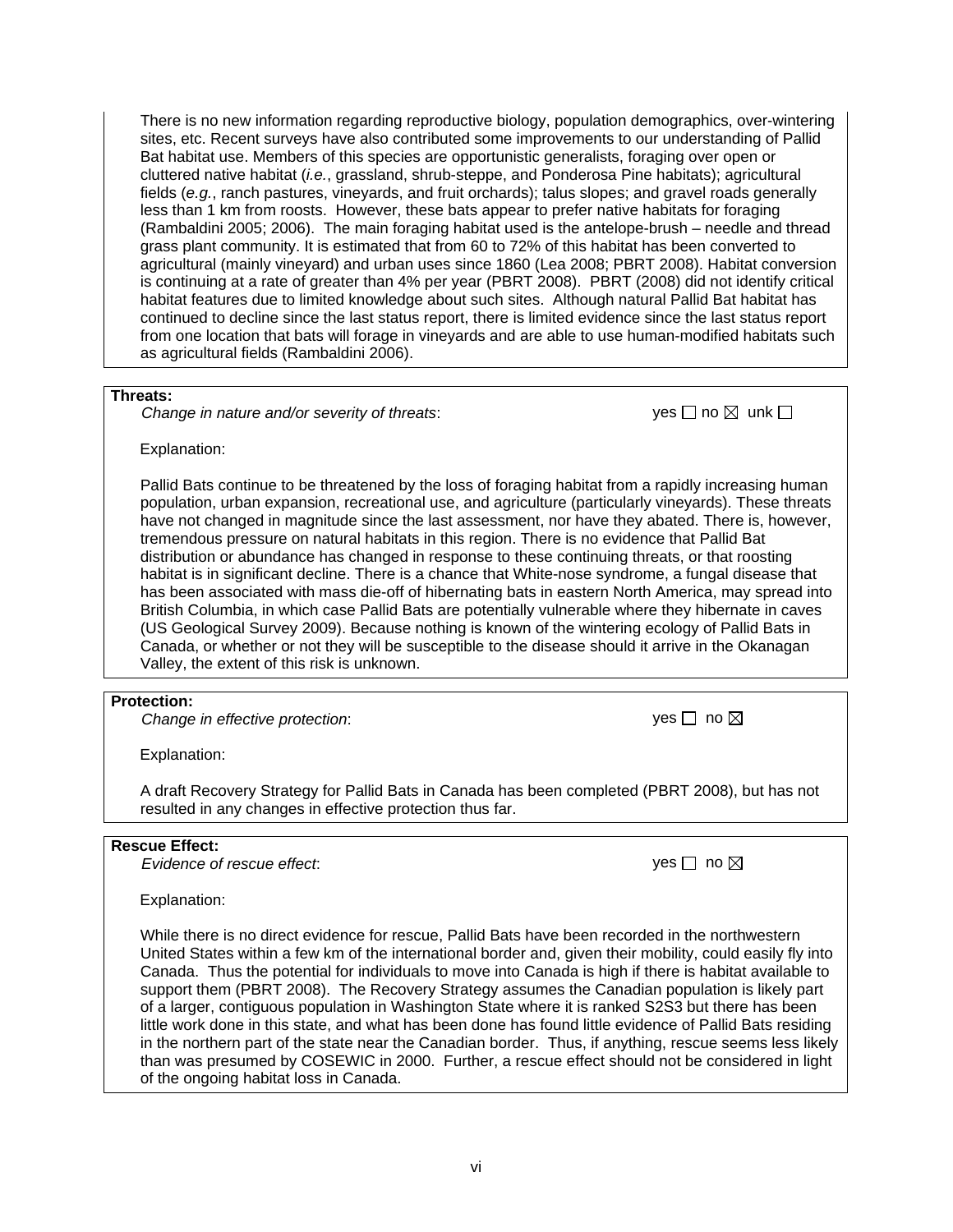**Quantitative Analysis:**  *Change in estimated probability of extirpation*:  $\Box$  yes  $\Box$  no  $\boxtimes$  unk  $\Box$ 

Details:

None

### **Summary and Additional Considerations:** [e.g., recovery efforts]

The range of the species in Canada represents less than 1% of the total species range. Most records for day roosts of Pallid Bats in Canada occur on Osoyoos (Nk'Mip) Indian Band land.

In summary, from a positive perspective there have been recent discoveries of many additional individuals and sites used, with additional roosts known or suspected. However, all have been within the core range of the species and have not served to enlarge the known extent of occurrence or area of occupancy for this species. On the negative side, records have been male-dominated and there is a continuing loss of natural habitats. There is some potential habitat for this species outside the known extent of occurrence, but targeted surveys have yet to be undertaken in those areas. The extent to which the current population in Canada relies on demographic rescue from neighbouring Washington State or will continue to in the future is unknown but presumed to be low. Notwithstanding, rescue should not be considered relevant because ongoing habitat loss within Canada negates any opportunity for immigration to increase population size.

In 2000, criterion B was applied to the COSEWIC assessment of Pallid Bats. Although no explanation is provided in the report, this assessment was likely made on the basis of 3 known pallid bat day roosts and continuing habitat decline.

## **List of authorities contacted to review the status appraisal:**

\*Denotes that information was provided by authority contacted.

The Status Appraisal Summary was sent to the following jurisdictions for review:

- Canadian Wildlife Service
- Parks Canada Agency
- Pallid Bat Recovery Team
- Province of British Columbia
- South Okanagan Similkameen Conservation Program Recovery Team

## **Consultations:**

Jurisdiction of British Columbia; Orville Dyer (Chair of Recovery Team), Dave Fraser (BC Conservation Data Centre).

## **Sources of information:**

COSEWIC 2010. Wildlife Species Search: Pallid Bat *Antrozous pallidus*. http://www.cosewic.gc.ca/eng/sct1/searchdetail\_e.cfm?id=165&StartRow=1&boxSt atus=All&boxTaxonomic=All&location=All&change=All&board=All&commonName= pallid%20bat&scienceName=&returnFlag=0&Page=1.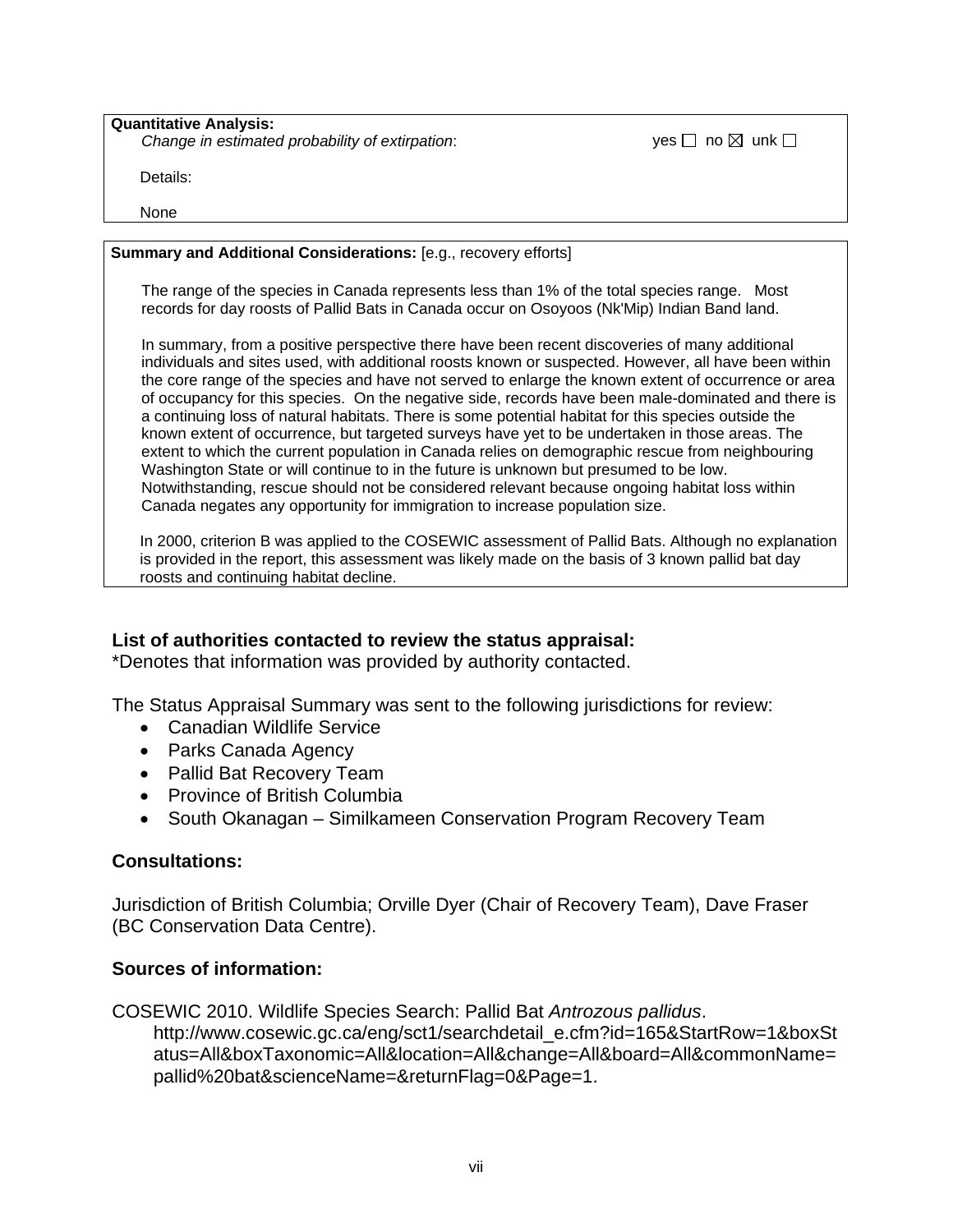- COSEWIC 2000. COSEWIC assessment and update status report on the pallid bat *Antrozous pallidus* in Canada. Committee on the Status of Endangered Wildlife in Canada. Ottawa. v + 17 pp. (www.sararegistry.gc.ca/status/status\_e.cfm)
- Lea, T. 2008. Historical (pre-settlement) ecosystems of the Okanagan Valley and Lower Similkameen Valley of British Columbia – pre-European contact to the present. Davidsonia 19(1):3–36
- Pallid Bat Recovery Team (PBRT) 2008. Recovery Strategy for the Pallid Bat (*Antrozous pallidus*) in British Columbia. Prepared for the B.C. Ministry of Environment, Victoria, B.C. 18 pp.
- Rambaldini, D.A. 2005. The ecology of torpor use by pallid bats (Antrozous pallidus) at the northern extreme of the species' range. M.Sc. thesis University of Regina.
- Rambaldini, D.A. 2006. Unpublished report prepared for Osoyoos (Nk'Mip) Indian Band (Oliver), BC Ministry of Environment (Penticton), and Canadian Wildlife Service (Delta). 82 pp.
- Rambaldini, D.A. and R.M. Brigham. 2004. Habitat use and roost selection by Pallid bats (*Antrozous pallidus*) in the Okanagan Valley, British Columbia Final Report prepared for the British Columbia Ministry of Land, Water and Air Protection, Osoyoos (Nk'Mip) Indian Band, World Wildlife Fund, Canadian Wildlife Service, Habitat Conservation Trust Fund, The Nature Trust of British Columbia, and Public Conservation Trust Fund. 65 pp.
- Rambaldini, D.A. and R.M. Brigham. 2008. Torpor use by free-ranging pallid bats (*Antrozous pallidus*) at the northern extent of their range. J. Mammal. 89: 933-941.
- U.S. Geological Survey. 2009. White-Nose Syndrome threatens the survival of hibernating bats in North America. Publications of the US Geological Survey, University of Nebraska, Lincoln. Available at: http://digitalcommons.unl.edu/cgi/viewcontent.cgi?article=1025&context=usgspubs.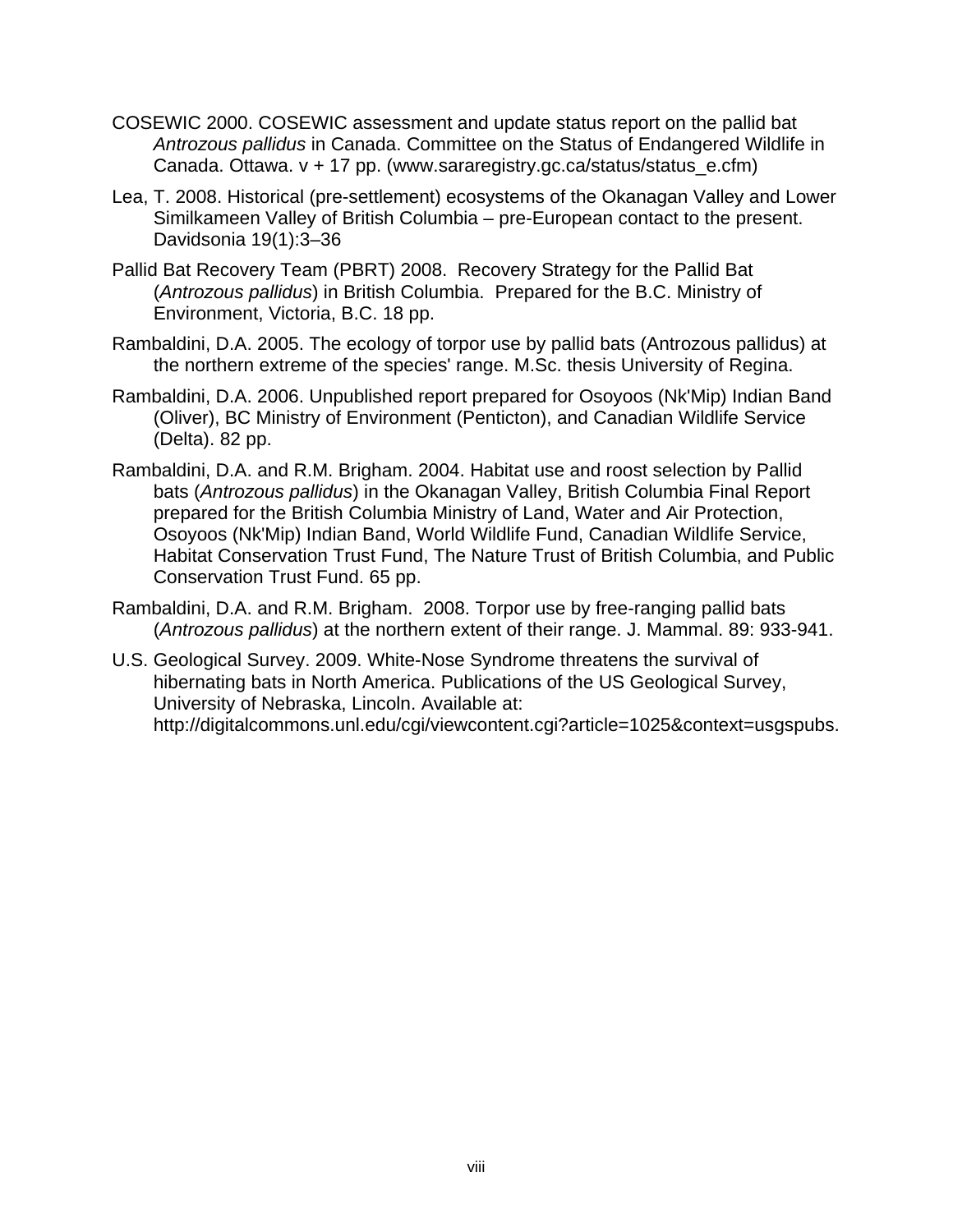

Figure 1. Extent of occurrence of Pallid Bat in Canada.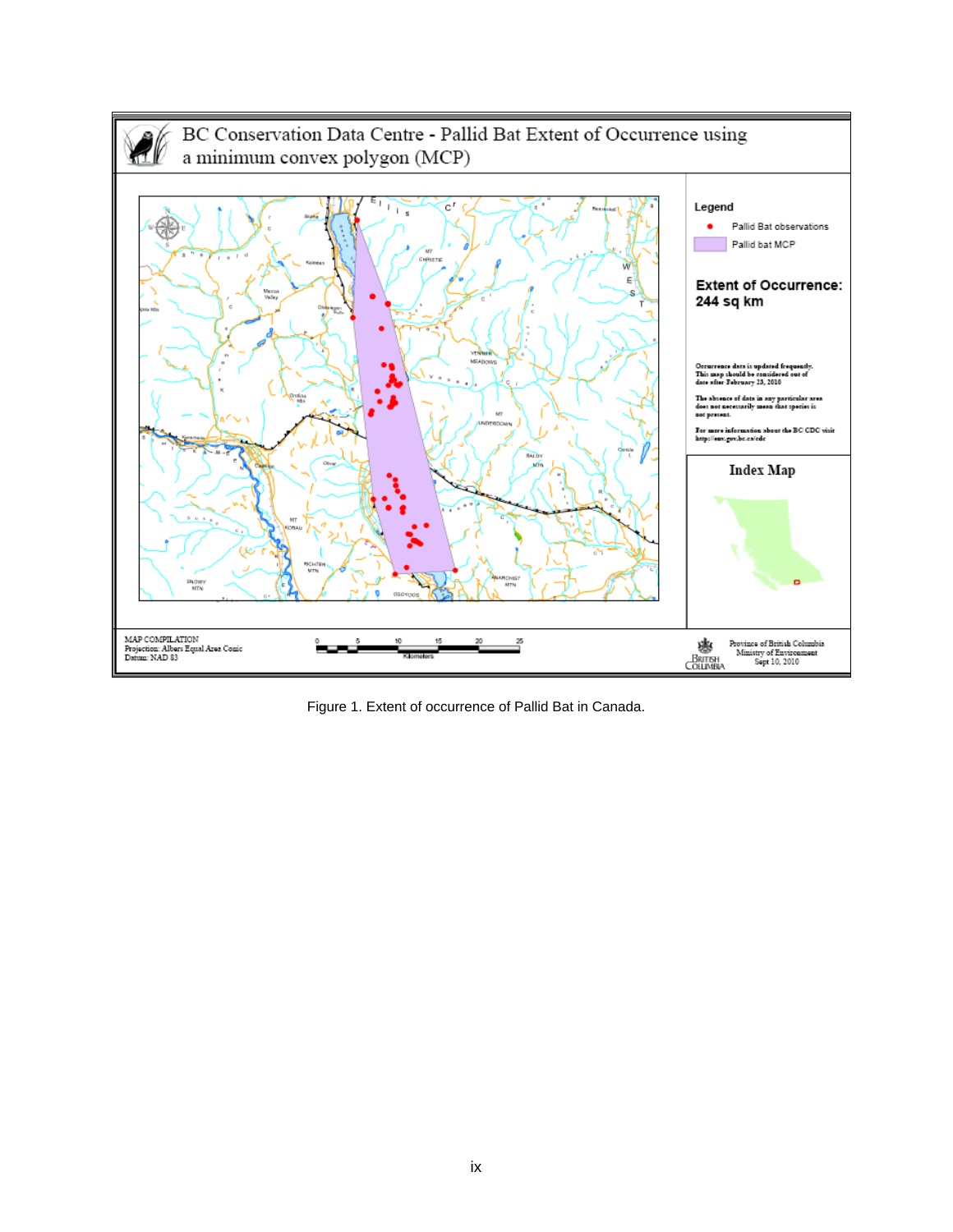

Figure 2. Index of area of occupancy of Pallid Bat in Canada.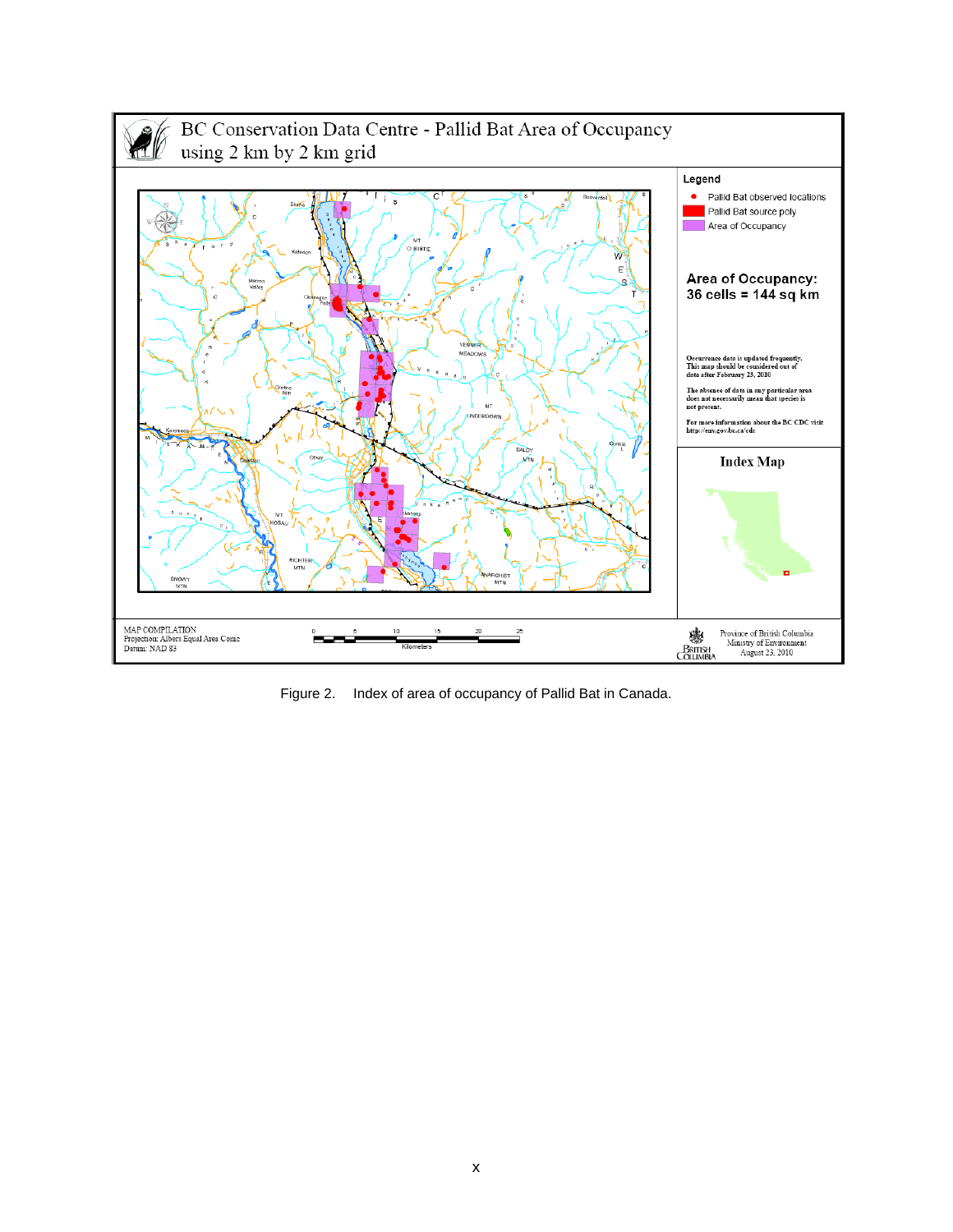## **TECHNICAL SUMMARY**

*Antrozous pallidus*  Range of occurrence in Canada (province/territory/ocean): B.C.

Chauve-souris blonde

#### **Demographic Information**

| Generation time (usually average age of parents in the population;<br>indicate if another method of estimating generation time indicated in the<br>IUCN guidelines (2008) is being used)                                              | 2 yrs                                                                                                                                       |
|---------------------------------------------------------------------------------------------------------------------------------------------------------------------------------------------------------------------------------------|---------------------------------------------------------------------------------------------------------------------------------------------|
| Is there an [observed, inferred, or projected] continuing decline in<br>number of mature individuals?                                                                                                                                 | Unknown                                                                                                                                     |
| Estimated percent of continuing decline in total number of mature<br>individuals within [5 years or 2 generations]                                                                                                                    | Unknown                                                                                                                                     |
| [Observed, estimated, inferred, or suspected] percent [reduction or<br>increase] in total number of mature individuals over the last [10 years, or<br>3 generations].                                                                 | None - apparent increase<br>in known population size is<br>likely related to search<br>effort, rather than a real<br>increase in population |
| [Projected or suspected] percent [reduction or increase] in total number<br>of mature individuals over the next [10 years, or 3 generations].                                                                                         | Unknown. Although there<br>has been continued habitat<br>loss during last 10 years,<br>there is no evidence of a<br>population decline      |
| [Observed, estimated, inferred, or suspected] percent [reduction or<br>increase] in total number of mature individuals over any [10 years, or 3<br>generations] period, over a time period including both the past and the<br>future. | Unknown                                                                                                                                     |
| Are the causes of the decline clearly reversible and understood and<br>ceased?                                                                                                                                                        | Unknown                                                                                                                                     |
| Are there extreme fluctuations in number of mature individuals?                                                                                                                                                                       | Unlikely                                                                                                                                    |

#### **Extent and Occupancy Information**

 $\overline{a}$ 

| Estimated extent of occurrence (MCP)                                                                                      | 244 km <sup>2</sup>                |
|---------------------------------------------------------------------------------------------------------------------------|------------------------------------|
| Index of area of occupancy (IAO)                                                                                          | 144 $km2$                          |
| Is the total population severely fragmented?                                                                              | No.                                |
| Number of locations*                                                                                                      | Unknown                            |
| Is there an [observed, <b>inferred</b> , or projected] continuing decline in extent<br>of occurrence?                     | Unlikely                           |
| Is there an [observed, <b>inferred</b> , or projected] continuing decline in index<br>of area of occupancy?               | Unknown                            |
| Is there an [observed, <b>inferred</b> , or projected] continuing decline in<br>number of populations?                    | Unknown                            |
| Is there an [observed, <b>inferred</b> , or projected] continuing decline in<br>number of locations*?                     | Unknown                            |
| Is there an [observed, <b>inferred</b> , or projected] continuing decline in [area,<br>extent and/or quality] of habitat? | Yes, in both extent and<br>quality |
| Are there extreme fluctuations in number of populations?                                                                  | No.                                |
| Are there extreme fluctuations in number of locations*?                                                                   | No                                 |
| Are there extreme fluctuations in extent of occurrence?                                                                   | No.                                |
| Are there extreme fluctuations in index of area of occupancy?                                                             | No                                 |

∗ See Definitions and Abbreviations on COSEWIC website and IUCN 2010 for more information on this term.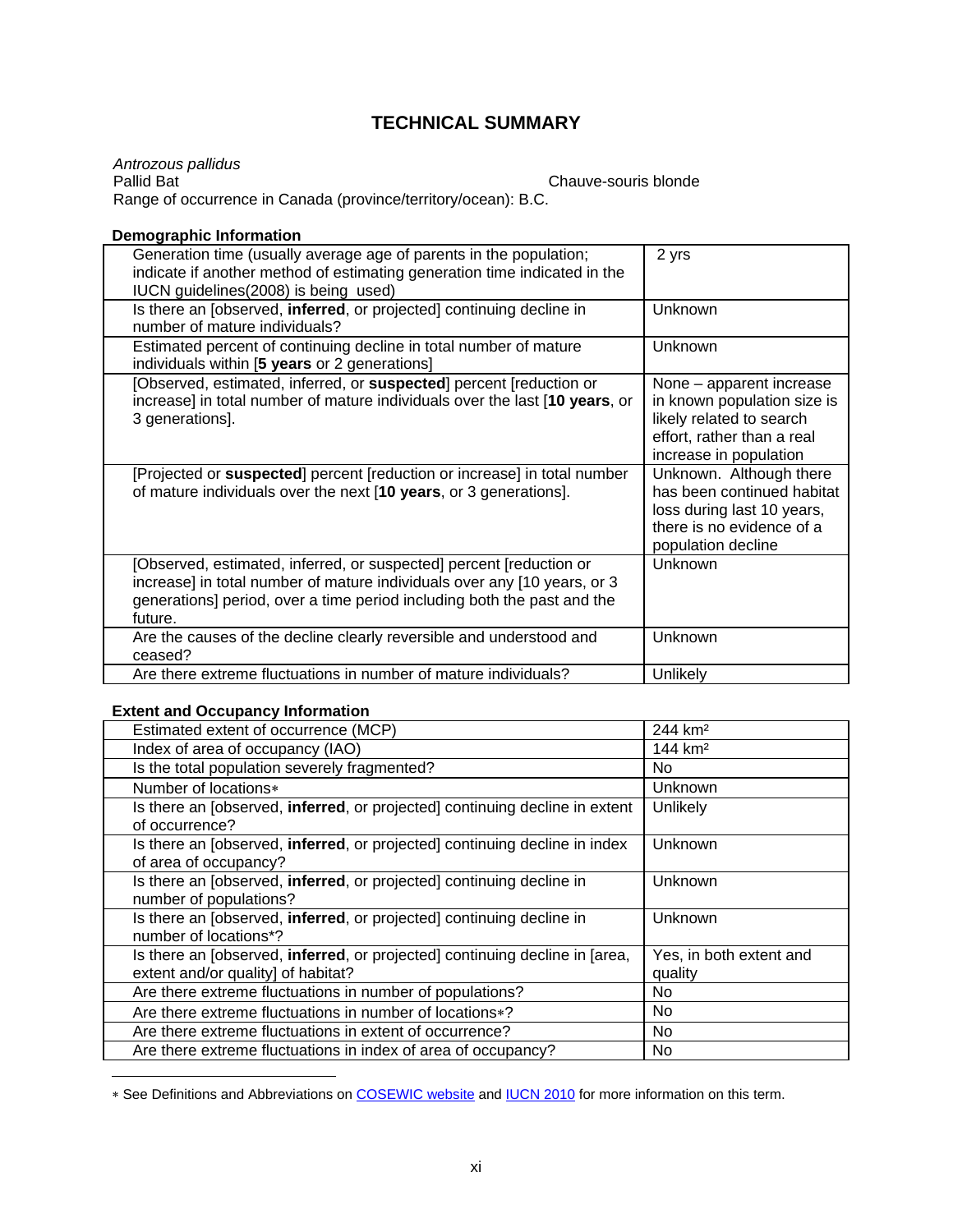#### **Number of Mature Individuals (in each population)**

| <b>Population</b> | N Mature Individuals   |
|-------------------|------------------------|
| Rambaldini (2006) | At least 250, but less |
|                   | than 1000              |

#### **Quantitative Analysis**

| Probability of extinction in the wild is at least [20% within 20 years or 5 | Not done |
|-----------------------------------------------------------------------------|----------|
| generations, or 10% within 100 years].                                      |          |

#### **Threats (actual or imminent, to populations or habitats)**

Habitat loss, fragmentation, and degradation from continued urban and exurban expansion, recreational use, and agriculture (particularly vineyards), potential future threat of White-nose syndrome.

#### **Rescue Effect (immigration from outside Canada)**

| Status of outside population(s)?                             |                                              |
|--------------------------------------------------------------|----------------------------------------------|
| Secure in United States, unknown status in Washington State. |                                              |
| Is immigration known or possible?                            | Possible                                     |
| Would immigrants be adapted to survive in Canada?            | Yes                                          |
| Is there sufficient habitat for immigrants in Canada?        | Not likely                                   |
| Is rescue from outside populations likely?                   | Unlikely given ongoing<br>habitat decline in |
|                                                              | Canada                                       |

#### **Current Status**

COSEWIC: Threatened (November 2010)

#### **Status and Reasons for Designation**

| Status:   | Alpha-numeric code: |
|-----------|---------------------|
| hreatened | -<br>◡              |
|           |                     |

#### **Reasons for designation:**

This relatively large but rare bat is restricted to the semi-arid shrub-steppe of the southern Okanagan Valley, B.C., at the northern limit of its global distribution. Although the number of known individuals has increased since the last assessment, this can be attributed to increased survey effort and the enhanced knowledge of roost sites. Nevertheless, the population is still thought to be small (fewer than 1000 individuals), cliffs available for roosting are very limited and foraging habitat is in continuing decline.

#### **Applicability of Criteria**

**Criterion A** (Decline in Total Number of Mature Individuals):

Not applicable: no evidence of a decline in number of mature individuals

**Criterion B** (Small Distribution Range and Decline or Fluctuation): Meets criterion for B1 and B2 based on small EO and IAO, but only 1 of 3 subcriteria (continuing habitat decline).

**Criterion C** (Small and Declining Number of Mature Individuals):

Not applicable: No evidence of a decline in number of mature individuals.

**Criterion D** (Very Small or Restricted Total Population): Meets D1, because the most plausible population estimate lies between 250 and 1000 mature individuals.

**Criterion E** (Quantitative Analysis): Not applicable